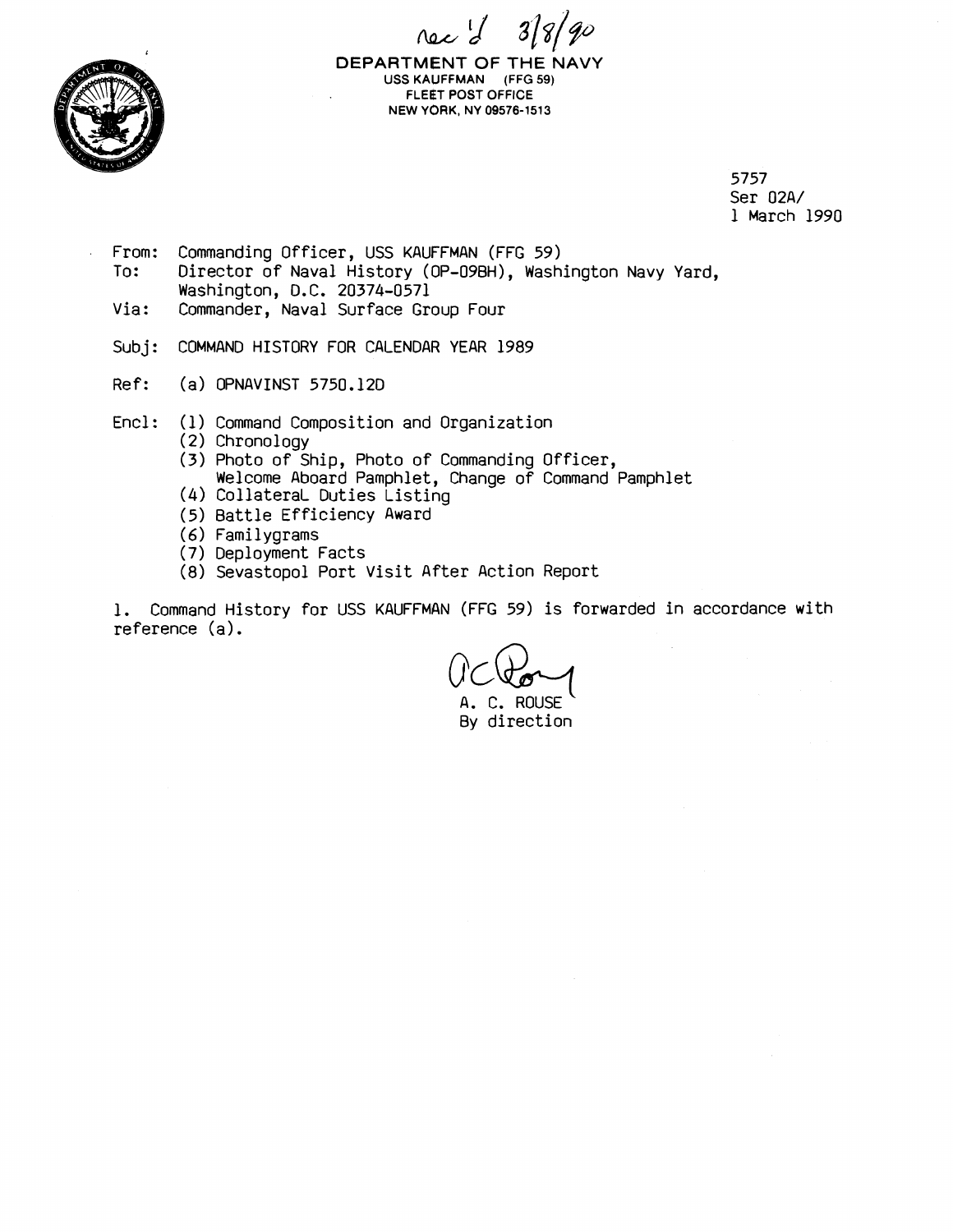## COMMAND COMPOSITION and ORGANIZATION

## MISSION:

THE MISSION OF THE FFG-7 CLASS SHIP IS TO PROVIDE LOCAL AREA PROTECTION TO UNDERWAY REPLENISHMENTGROUPS, AMPHIBIOUS GROUPS,AND OTHER MILITARY SHIPPING AGAINST SUBSURFACE, AIR, AND SURFACE THREATS, AS WELL AS ANTI-AIR WARFARE (AAW), ANTI-SURFACE WARFARE (ASUW), AND ANTI-SUEMARINEWARFARE (ASH) SELF DEFENSE. FFG-7 CLASS SHIPS CAN ALSO CONTRIBUTE TO CARRIER BATTLE GROUP (CVEG), BATTLESHIP BATTLE GROUP (BBBG), OR SURFACE ACTION GROUP (SAG) DEFENSE. THE ADDITION OF THE SQQ-89 SYSTEM TO FLIGHT FOUR FFG-7 SHIPS, LIKE THE KAUFFMAN, GIVE HER FRONT LINE CAPABILITY AGAINST THE MOST ADVANCED SUBMARINES IN THE WORLD.

## ORGANIZATIONAL STRUCTURE:

IMMEDIATE SENIOR COMMAND: COMMANDER NAVAL SURFACE GROUP FOUR COMMANDING OFFICER: JAN-APR CDR JOHN C. DRANCHAE, USN APR-DEC CDR RONALD C. EOGLE, USN HOME PORT: NEWPORT, RI AIRCRAFT ASSIGNED: HSL 44, DET 10 (MAGNUM 453 AND 454), UNDERWAY ONLY DET OIC LCDR DAVID WELCH EXECUTIVE OFFICER: LCDR ALFRED C. ROUSE COMBAT SYSTEMS OFFICER: LCDR SHIP CONTROL OFFICER: LCDR CHIEF ENGINEER: JAN-MAR LT MAR-DEC LT SUPPLY OFFICER: LT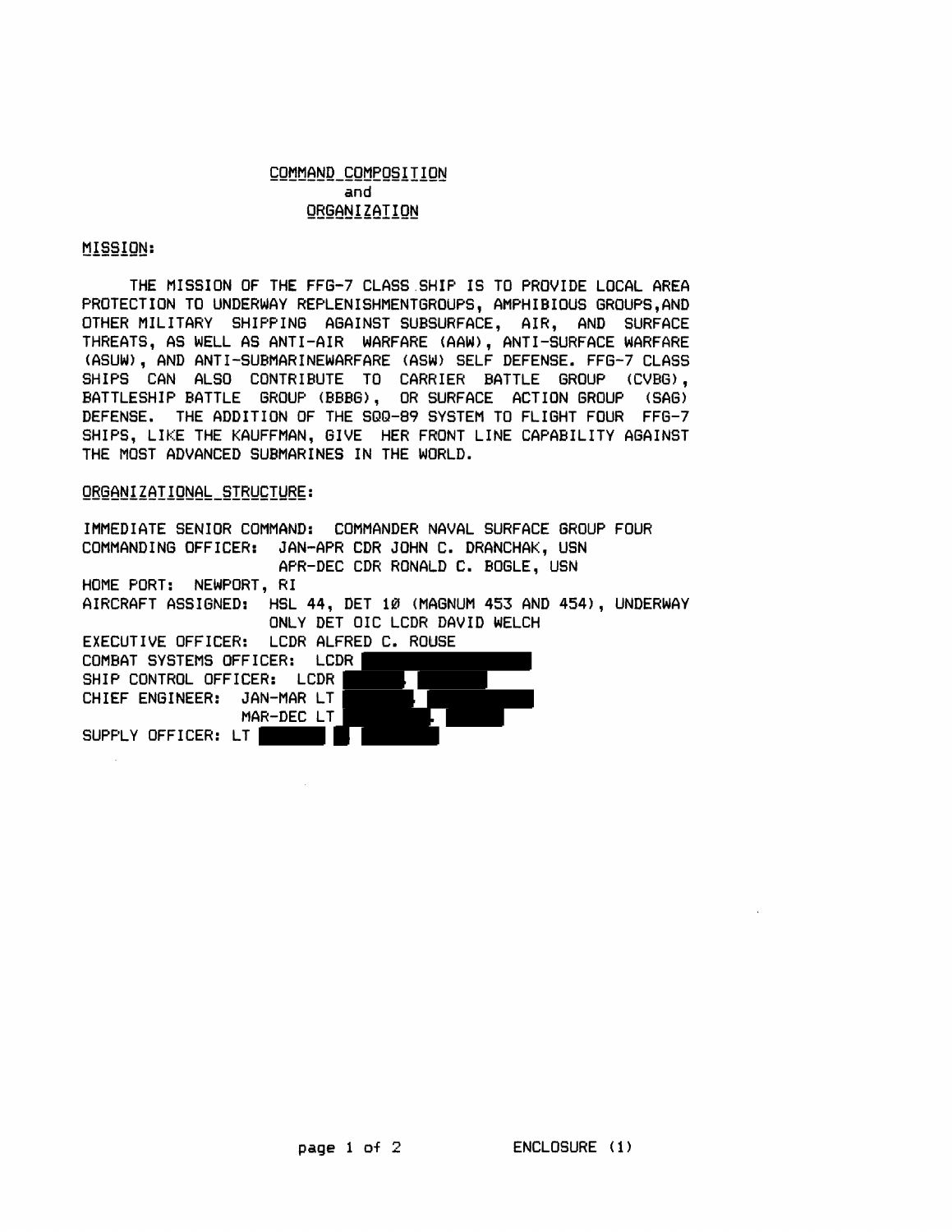## ORGANIZATIONAL\_CHART

**COMMANDING OFFICER** 

+ **EXECUTIVE OFFICER** 

+ ...........................................................

| $\ddot{}$                   |                     | +               |                           | ÷             |
|-----------------------------|---------------------|-----------------|---------------------------|---------------|
| COMBAT                      | <b>SHIP</b>         | <b>CHIEF</b>    | <b>SUPPLY</b>             | AIR           |
| <b>SYSTEMS</b>              | <b>CONTROL</b>      | <b>ENGINEER</b> | <b>OFFICER</b>            | <b>DET</b>    |
| OFFICER                     | OFFICER             |                 |                           | <b>DIC</b>    |
| $\ddot{}$                   | ٠                   | ٠               | $\div$                    | $\ddot{}$     |
| CS1 DIV                     | SC1 DIV             | E1 DIV          | S1 DIV                    | A1 DIV        |
| (OS, EW)                    | (QM, SM)            | (GSE, GSM, EM)  | (SK)                      | (AT, AE, AMS, |
|                             |                     |                 |                           | AMH, AD, AW)  |
| $\ddot{}$                   |                     | ٠               | +                         | ٠             |
| CS2 DIV                     | SC <sub>2</sub> DIV | E2 DIV          | S2 DIV                    |               |
| (STG, TM)                   | (RM)                | (EN)            | (MS)                      |               |
| $\ddotmark$                 | $\ddot{}$           | ٠               | ┿                         |               |
| CS3 DIV                     | SC3 DIV             | E3 DIV          | S3 DIV                    |               |
| (FC, GMG, GMM)<br>$\ddot{}$ | (BM)                | (HT, DC, MR)    | (DK, SH, YN, PN, PC, MAA) |               |
| CS4 DIV                     |                     |                 |                           |               |
|                             |                     |                 |                           |               |

**(ET,IC,DS)**